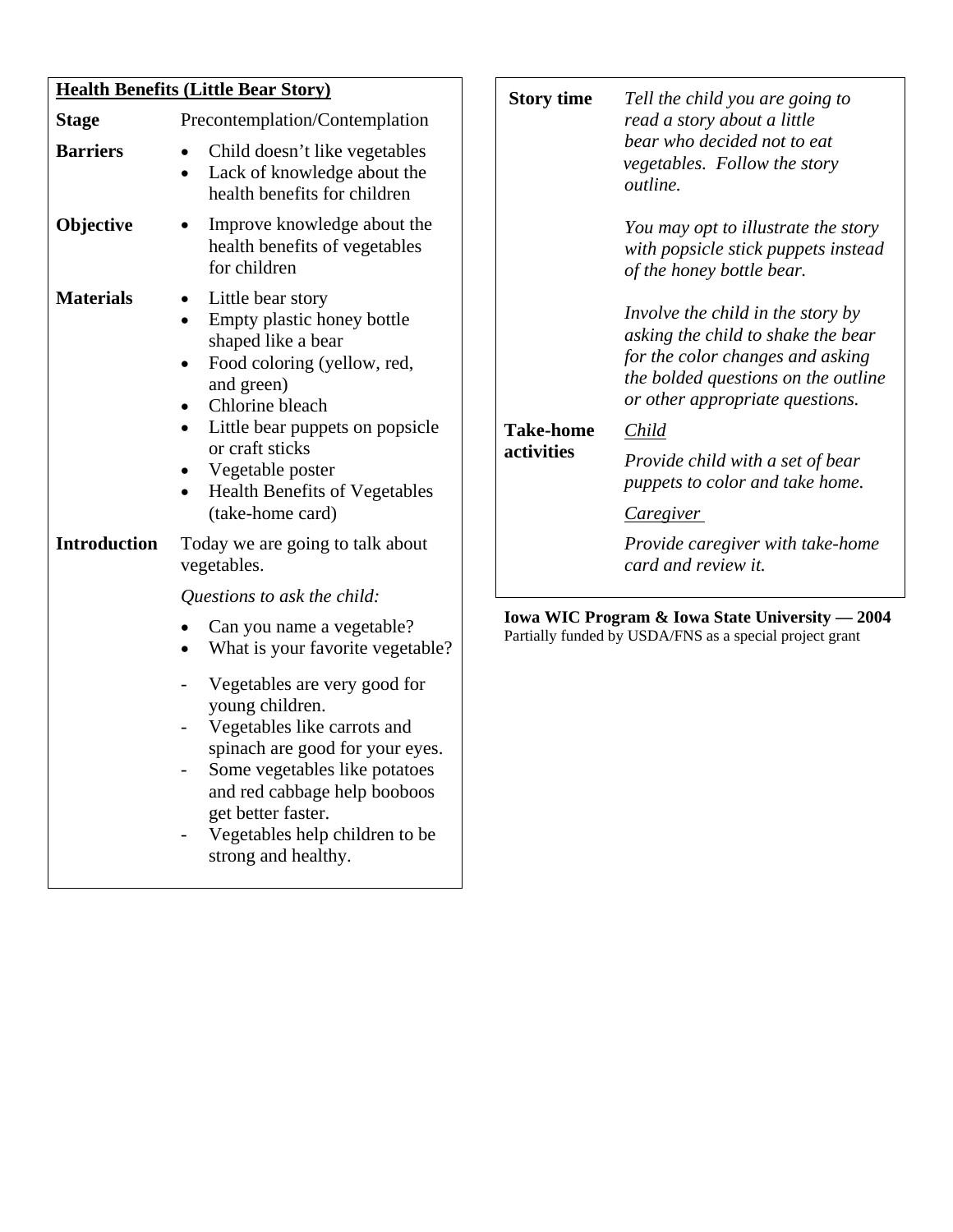| Beneficios a la salud (Cuento del osito) |                                                                                                                                                                                                                                                                                                                                                                                                                                                              |                                     |                                                                                                                                                                                                             |
|------------------------------------------|--------------------------------------------------------------------------------------------------------------------------------------------------------------------------------------------------------------------------------------------------------------------------------------------------------------------------------------------------------------------------------------------------------------------------------------------------------------|-------------------------------------|-------------------------------------------------------------------------------------------------------------------------------------------------------------------------------------------------------------|
| <b>Etapa</b><br>Obstáculo                | Precontemplación/Contemplación<br>Al niño no le gustan las verduras y<br>falta de conocimiento de los<br>beneficios a la salud de estas.                                                                                                                                                                                                                                                                                                                     | Hora de<br>cuentos                  | Dígale al niño que le va a contar un<br>cuento de un osito que decidió no<br>comer verduras- siga el bosquejo del<br>cuento.<br>Puede optar por ilustrar el cuento<br>con marionetas de osito en vez de con |
| Objetivo                                 | Mejorar el conocimiento sobre<br>los beneficios a la salud que<br>ofrecen las verduras para los<br>niños.                                                                                                                                                                                                                                                                                                                                                    |                                     | una botella.<br>Envuelva al niño en el cuento<br>haciendo que mueva la botella y<br>haciendo las preguntas que están en<br>letras negritas en el bosquejo y otras<br>preguntas según sea necesario.         |
| <b>Materiales</b>                        | Cuento del osito<br>Botella plástica vacía en forma<br>de osito (de miel)<br>Colorante vegetal (amarillo,<br>$\bullet$<br>rojo y verde)<br>Blanqueador<br>$\bullet$<br>Marionetas de osito en paletas<br>Afiche de verduras<br>Verduras para la buena salud<br>$\bullet$<br>(tarjeta para la casa)                                                                                                                                                           | <b>Actividad</b><br>para la<br>casa | $Ni\tilde{n}o$<br>Provea una hoja con los ositos de<br>marionetas para colorear.<br>Persona que cuida al niño<br>Provea la tarjeta para la casa y<br>repásela.                                              |
| Introducción                             | Hoy vamos a hablar de las verduras.<br>Preguntas para los niños:<br>¿Puedes nombrar una verdura?<br>$\lambda$ Cual es tu verdura favorita?<br>Las verduras son muy buenas<br>para los niños.<br>Las verduras como la espinaca<br>y la zanahoria son buenas para<br>tus ojos.<br>Algunas verduras, como las<br>papas y el repollo violeta<br>ayudan a que los golpes se<br>curen más rápido.<br>Las verduras ayudan a que los<br>niños estén fuertes y sanos. |                                     | Iowa WIC Program & Iowa State University - 2004<br>Partially funded by USDA/FNS as a special project grant                                                                                                  |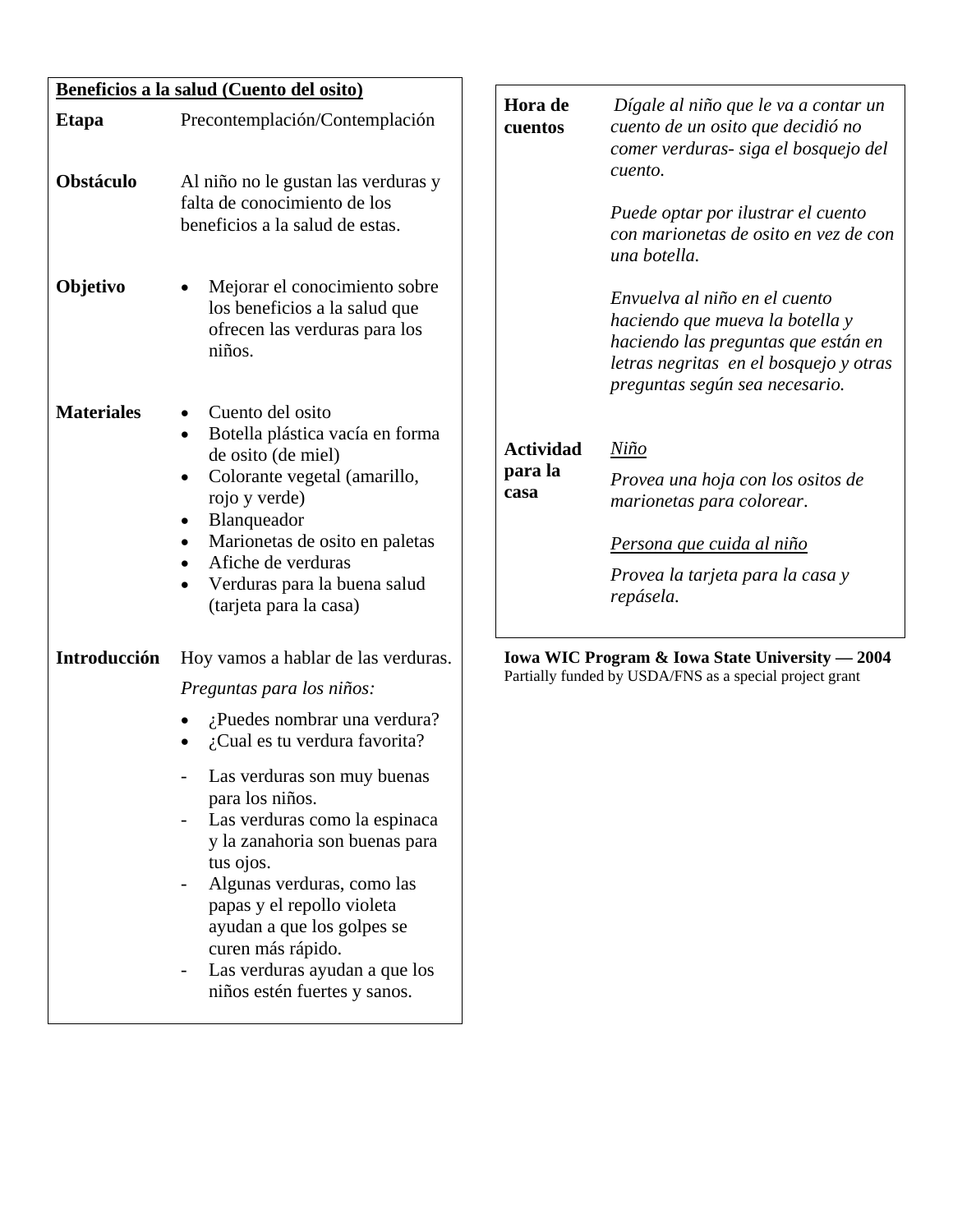#### **Story:** The little Bear Who Decided Not to Eat Vegetables

#### Fill an empty clean plastic bear honey bottle up to the neck with clear water & replace lid.

Once upon a time there was a little polar bear that lived in a zoo with his family. His mother told him that if he ate vegetables like carrots and broccoli, he would be a healthy bear and grow big and strong. The children liked his shiny fur coat and bright eyes and enjoyed his tricks. The little bear could do a hand-stand with just one hand, he could jump high and touch the roof of the cage, and the children would say, "WOW!" The little bear liked the children very much and wanted to be just like them. He said to himself, "Maybe if I eat what the little children like to eat, I will be just like them." He watched to see what the children were eating. (*Can you guess what he saw them eating?*) He saw many children eating candy bars. So he decided he would only eat candy bars, too. And look what happened to him (turn bear yellow).

Put several drops of yellow coloring into the bottle, replace lid & shake. Bear turns yellow. Now the little bear didn't feel as strong as before. He had to use both of his hands to do his hand stands now, the children didn't say, "WOW !" to that. Mother bear was worried and tried to get him to eat vegetables again. But the little bear didn't listen. He said, "I will try something else that children like to eat." *(What do you think he tried this time?)* He saw many children drinking soda pop. So he decided to drink pop. too. And look what happened to him this time (turn bear orange).

#### Put several drops of red coloring into the bottle, replace lid & shake. Bear turns orange.

Oh no, his shiny white coat did not come back and now he was tired all the time. When he tried to jump and touch the roof, he fell down and got a booboo on his paw. His mother put a band-aid on it. But still the little bear wanted to eat what the little children liked to eat. **(***What do you think he saw the children eating this time?)* Potato chips! **(***Do you think that made the bear feel any better?)* Look what happened to him this time (turn bear gray).

#### Add several drops of green food coloring, replace lid & shake. Bear turns gray.

Oh dear, now he looked really sickly. His eyes were not so bright anymore and now he was too tired to even wave at the children and the children didn't even stop to watch him. The little bear was very sad. Then Mother bear said, 'Why don't you try eating vegetables like before? Maybe you will feel better." The little bear said, "Okay," and began to eat vegetables again. His mother would give him cabbage or spinach or peas for dinner and lunch and the little bear would eat up all his vegetables. Sometimes he ate carrot sticks or celery with ranch dressing for snack, they were yummy*. (So do you think the little bear got better?)* Yes, he did! Eating vegetables helped make his eyes bright again, his booboo went away and he got stronger and could do all his tricks again. *And what about his coat?* (turn bear white again)

Fill remaining space with bleach, replace lid  $\&$  shake. Bear turns white (clear). Yes, his coat turned white again and when the kids came to see him he would say to them, "Eat vegetables every day and you will be strong and healthy like me."

*Story by Susan Uthoff*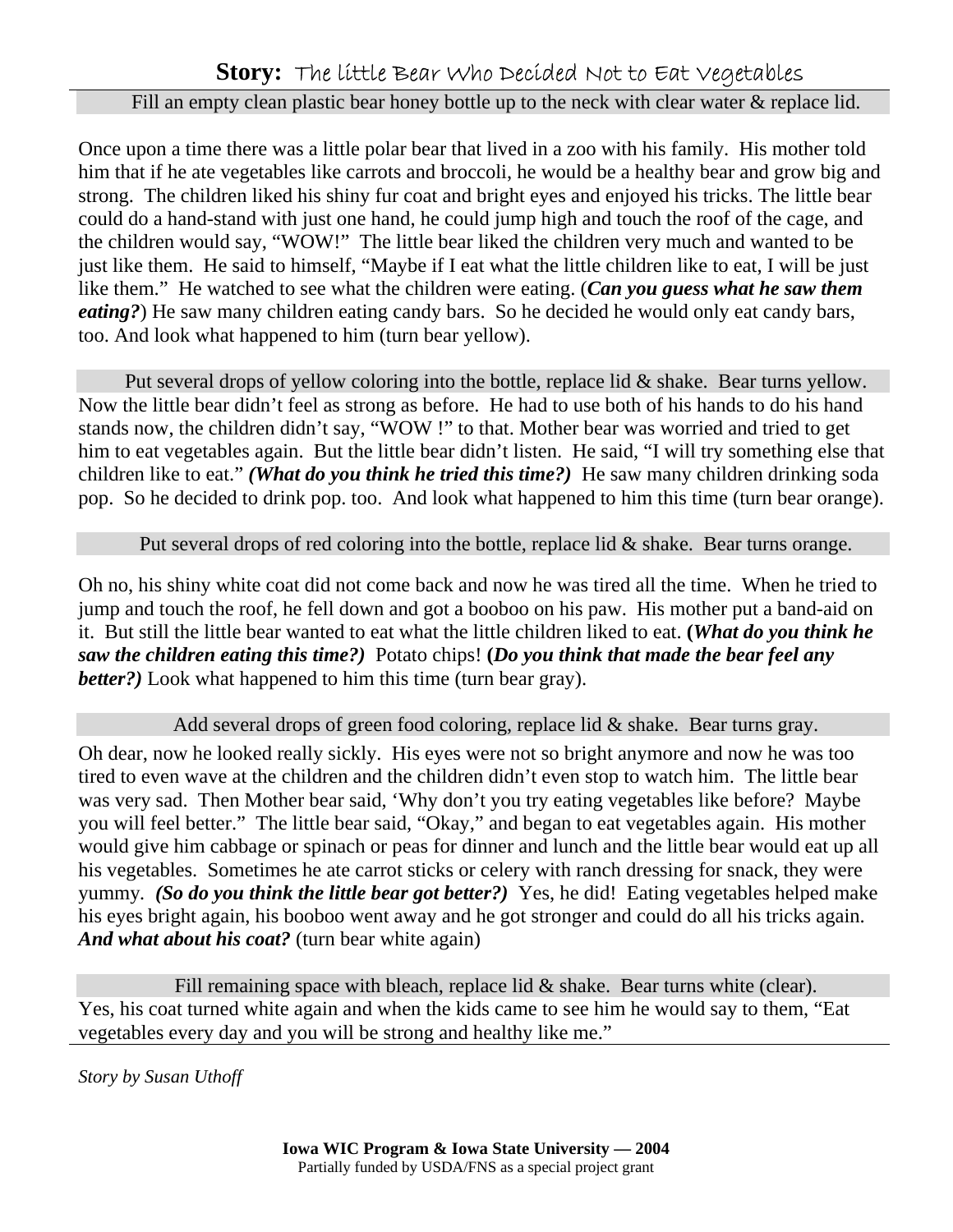### Cuento: El osito pequeño que Decidió No Comer Verduras

Llene con agua (hasta el cuello) una botella vacía y limpia de miel en forma de oso y colóquele la tapa. Hace una vez había un osito polar que vivía en el zoológico con su familia. Su madre le dijo que sí comía verduras como zanahorias y brócoli, él estaría saludable y crecería grande y sano. A los niños le gustaba su pelaje brillante, sus ojos resplandecientes y también disfrutaban sus trucos. El osito podía levantarse con una sola mano, saltar alto y tocar el techo de su jaula y los niños decían. "¡WOW!" El osito quería mucho a los niños y quería ser como ellos. Él se decía a sí mismo, "Tal vez si cómo lo que a los niñitos les gusta comer, yo sería igual a ellos." El osito observó cuidadosamente lo que los niños comían. (*¿Puedes adivinar que el osito vio que los niños comían?*) Bueno, él observó que muchos de los niños que venían a verlo comían golosinas. Entonces el osito decidió que solo comería golosinas también. Y mira lo que le paso al osito. (Haga que el osito se vea amarillo.)

Añada varias gotas de colorante vegetal amarillo coloque la tapa y agite. El osito se verá color amarillo. Ahora el osito no se sentía tan fuerte como antes, ya no se podía levantar con una mano (tenía que usar las dos), y los niños no decían, "WOW!" a eso. La mamá osa trató que el osito comiera más verduras otra vez. Pero el osito no escuchó y dijo, "Voy a probar otra cosa que a los niños le gusta comer." *(¿Qué crees que probó esta vez?).* El osito vio que los niños estaban tomando gaseosa. Entonces el osito decidió que él tomaría soda también. Y mira lo que le paso esta vez. (Haga que el osito se vea color naranja.)

Añada varias gotas de colorante vegetal color rojo coloque la tapa y agite. El osito se verá color naranja. Ay no, el osito perdió su brillante pelaje y ahora se sentía cansado todo el tiempo. Cuando trató saltar y tocar el techo de su jaula, se cayó y se le hizo un golpe en su patita. Su mamá le puso una curita. Pero el osito quería seguir comiendo las cosas que le gustaban a los niños. (*¿Puedes adivinar que el osito vio que los niños comían?)***—**¡Papitas fritas! (*¿Crees que comer papitas fritas ayudó al osito a sentirse mejor?)* Mira lo que le pasó esta vez (Haga que el osito se vea gris.)

Añada varias gotas de colorante vegetal color verde coloque la tapa y agite. El osito se verá gris. Ay no, el osito se veía muy enfermo. Sus ojos no eran tan brillantes como antes y ahora estaba demasiado cansado hasta para saludar a los niños. Ya los niños ya no se paraban a mirar al osito. Él estaba muy triste. La mamá osa dijo, "¿Por qué no tratas de comer verduras como antes? Tal vez te sientas major." El osito dijo, "OK," y comenzó a comer verduras otra vez. Su mamá le ofrecía repollo, espinaca y arvejas para la cena y el almuerzo y el osito se comía todas las verduras. Y algunas veces comía como merienda zanahorias o apio, eran deliciosos. *(¿Crees que el osito se puso mejor?)* ¡Claro que sí! Comer verduras ayudó a que los ojos del osito fueran brillantes nuevamente, su golpe desapareció, se sentía más fuerte y podía hacer todos sus trucos otra vez. *Y qué de su pelaje ¿qué crees que le pasó esta vez?* (Haga que el osito se vea blanco otra vez.)

Llene el espacio restante con blanqueador, coloque la tapa y agite. El osito se verá blanco. Sí, su pelaje se puso blanco otra vez y cuando los niños venían a verlo, el osito les decía, "Coman verduras todos los días y serán fuertes y saludables como yo."

*Story by Susan Uthoff*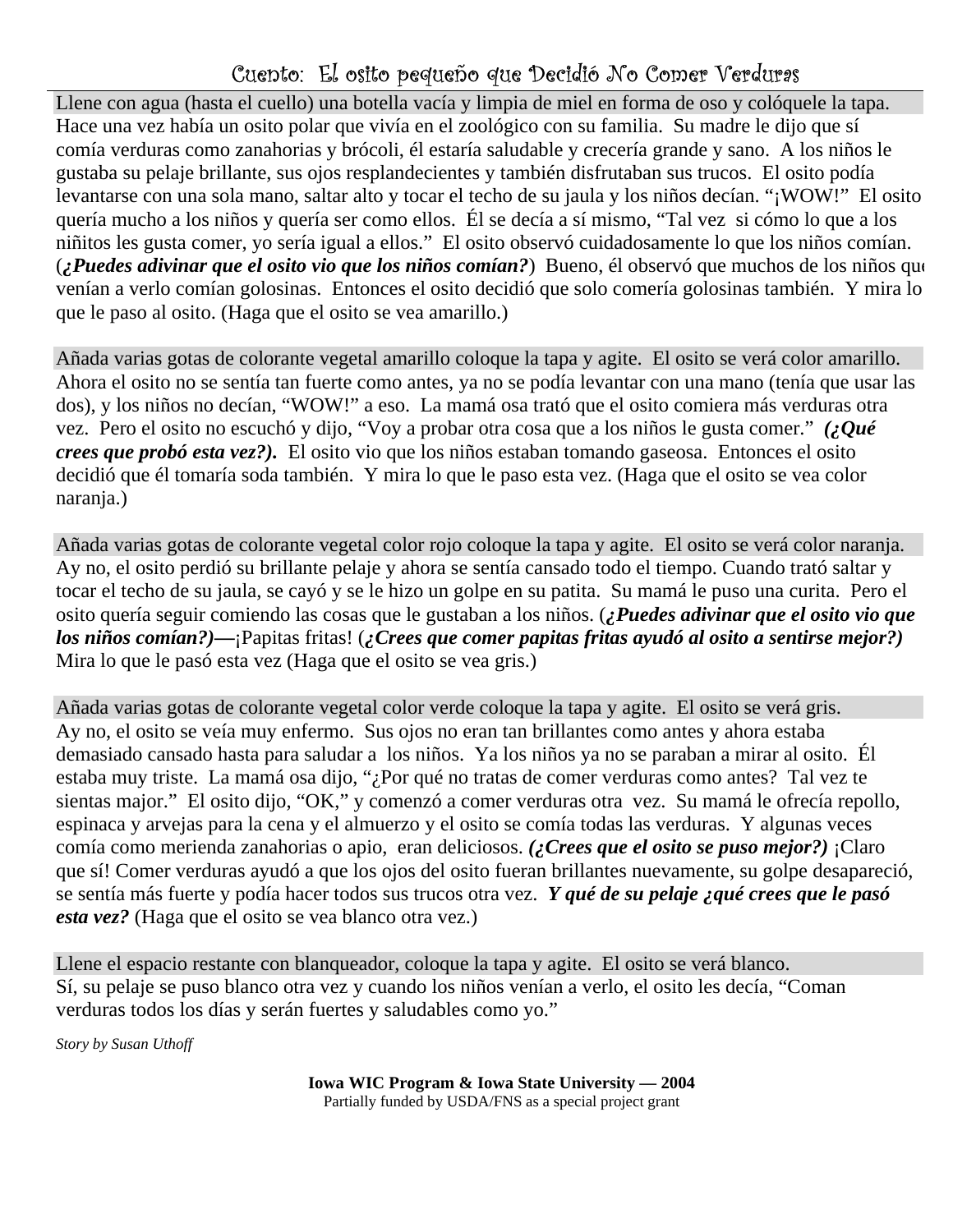

Color and cut out the bear shapes. Glue onto Popsicle or craft sticks.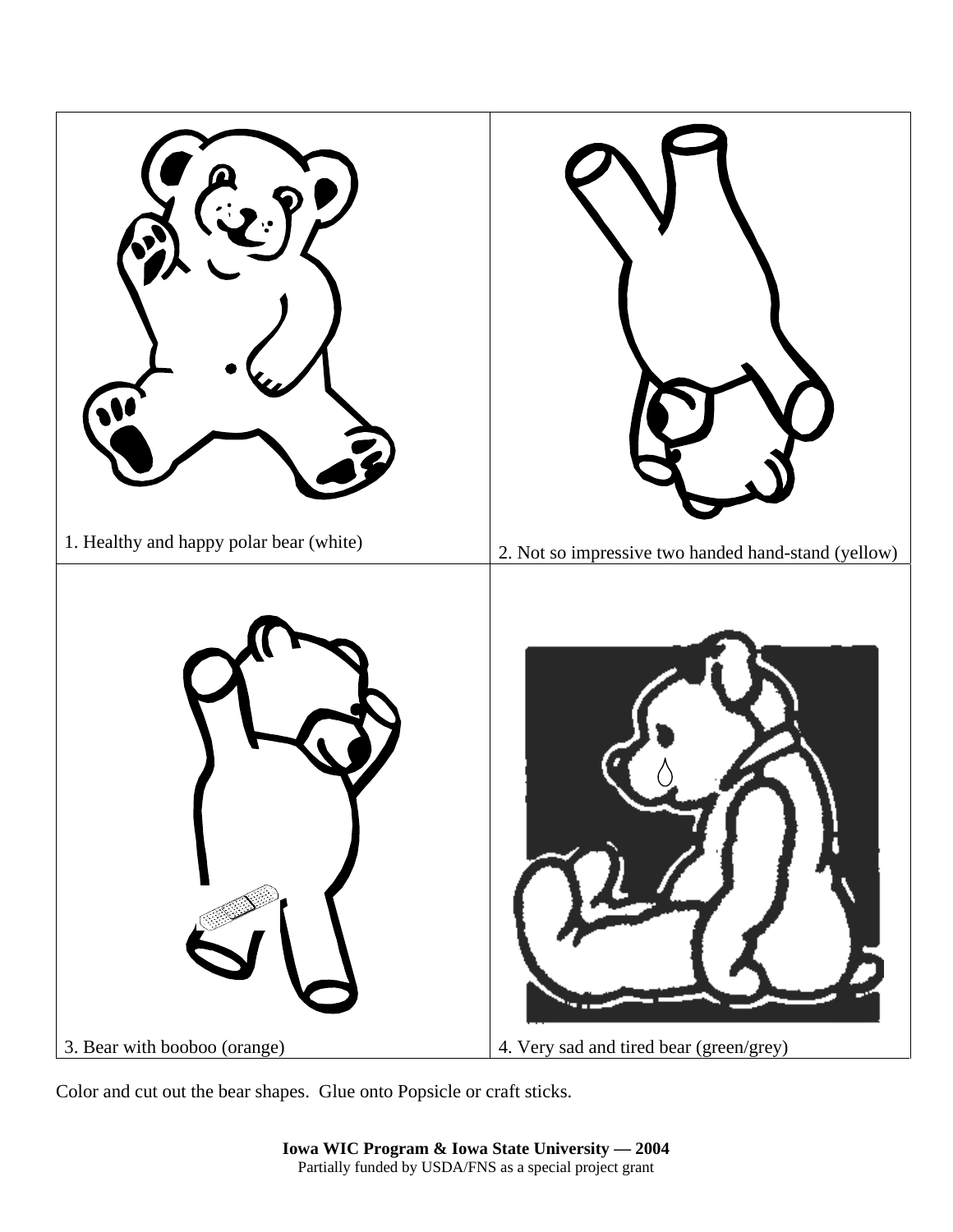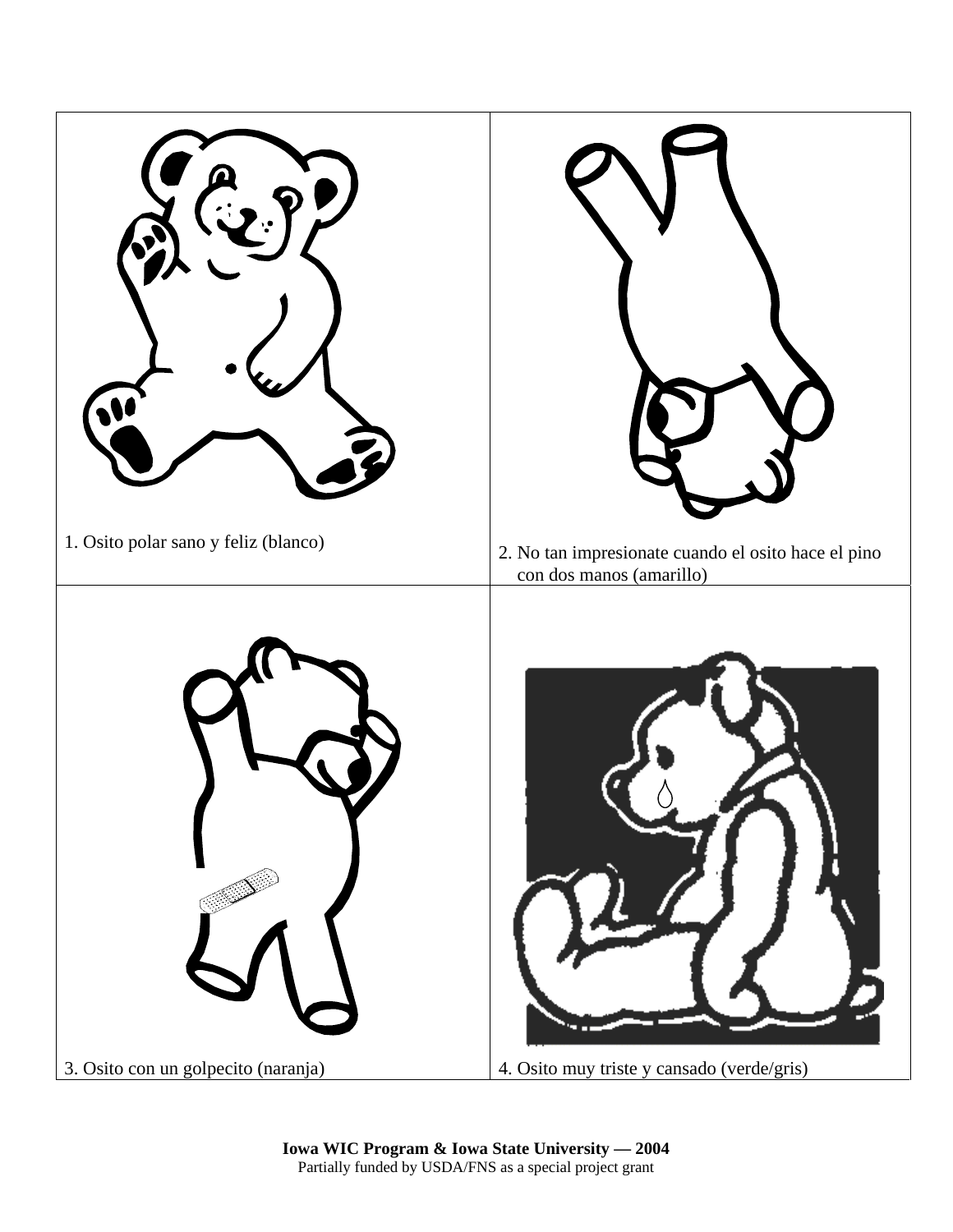# **Health Benefits of Vegetables**

Over the next couple of months (before your next visit), pay attention to what your child eats and think about these questions:

- How often is your child offered vegetables?
- What do your family meals usually consist of?

Have your child share the "little bear story" with the rest of the family.

Here is a reminder about some of the health benefits of vegetables for children as you think about offering more vegetables to your child.

*Vegetables are good for children because they contain vitamins A and C, minerals, and fiber.* 

*Eating vegetables will help:* 

- • *skin, teeth and gums stay healthy*
- c*uts and scrapes heal faster*
- e*yes stay healthy*
- • *prevent constipation*



**Iowa WIC Program & Iowa State University — 2004**  Partially funded by USDA/FNS as a special project grant

## **Health Benefits of Vegetables**

Over the next couple of months (before your next visit), pay attention to what your child eats and think about these questions:

- How often is your child offered vegetables?
- What do your family meals usually consist of?

Have your child share the "little bear story" with the rest of the family.

Here is a reminder about some of the health benefits of vegetables for children as you think about offering more vegetables to your child.

*Vegetables are good for children because they contain vitamins A and C, minerals, and fiber.* 

*Eating vegetables will help:* 

- • *skin, teeth and gums stay healthy*
- c*uts and scrapes heal faster*
- e*yes stay healthy*
- • *prevent constipation*



**Iowa WIC Program & Iowa State University — 2004**  Partially funded by USDA/FNS as a special project grant

# **Health Benefits of Vegetables**

Over the next couple of months (before your next visit), pay attention to what your child eats and think about these questions:

- How often is your child offered vegetables?
- What do your family meals usually consist of?

Have your child share the "little bear story" with the rest of the family.

Here is a reminder about some of the health benefits of vegetables for children as you think about offering more vegetables to your child.

*Vegetables are good for children because they contain vitamins A and C, minerals, and fiber.* 

*Eating vegetables will help:* 

- • *skin, teeth and gums stay healthy*
- c*uts and scrapes heal faster*
- e*yes stay healthy*
- • *prevent constipation*



**Iowa WIC Program & Iowa State University — 2004**  Partially funded by USDA/FNS as a special project grant